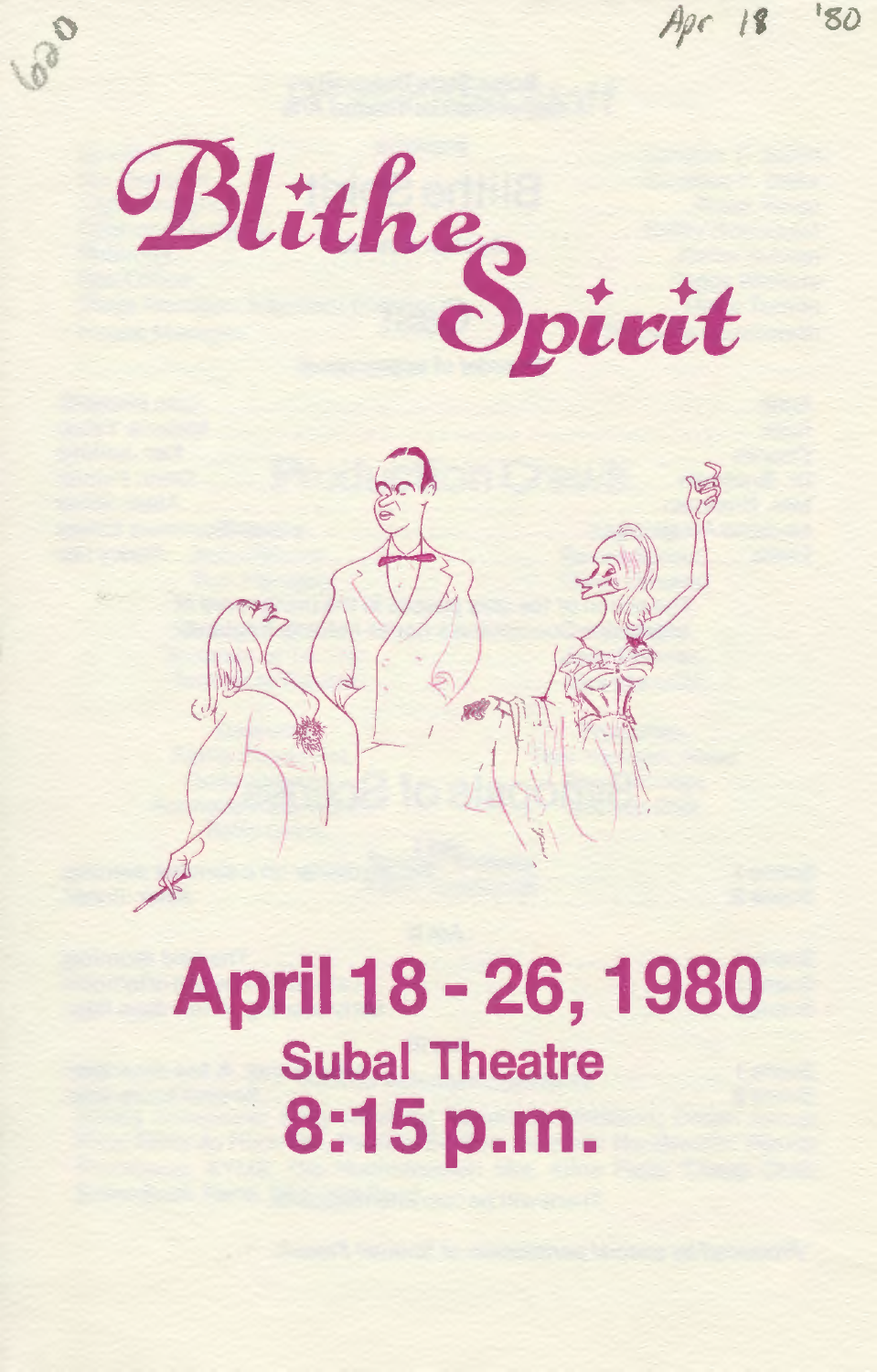#### **Boise State University Department of Theatre Arts**

presents

### **81 it he Spirit**

By Noel Coward

### **Cast**

#### **(in order of appearance)**

| Madame ArcatiJanet Summers Eskew |  |
|----------------------------------|--|
|                                  |  |

The action of the play passes in the living room of of Charles Condomine's house in Kent, England.

### **Synopsis of Scenes Act I**

| Scene 1 Before dinner on a summer evening. |
|--------------------------------------------|
| <b>Act II</b>                              |
|                                            |
|                                            |
|                                            |
| <b>Act III</b>                             |
|                                            |
|                                            |
|                                            |

#### There will be two intermissions.

\*Produced by special permission of Samuel French.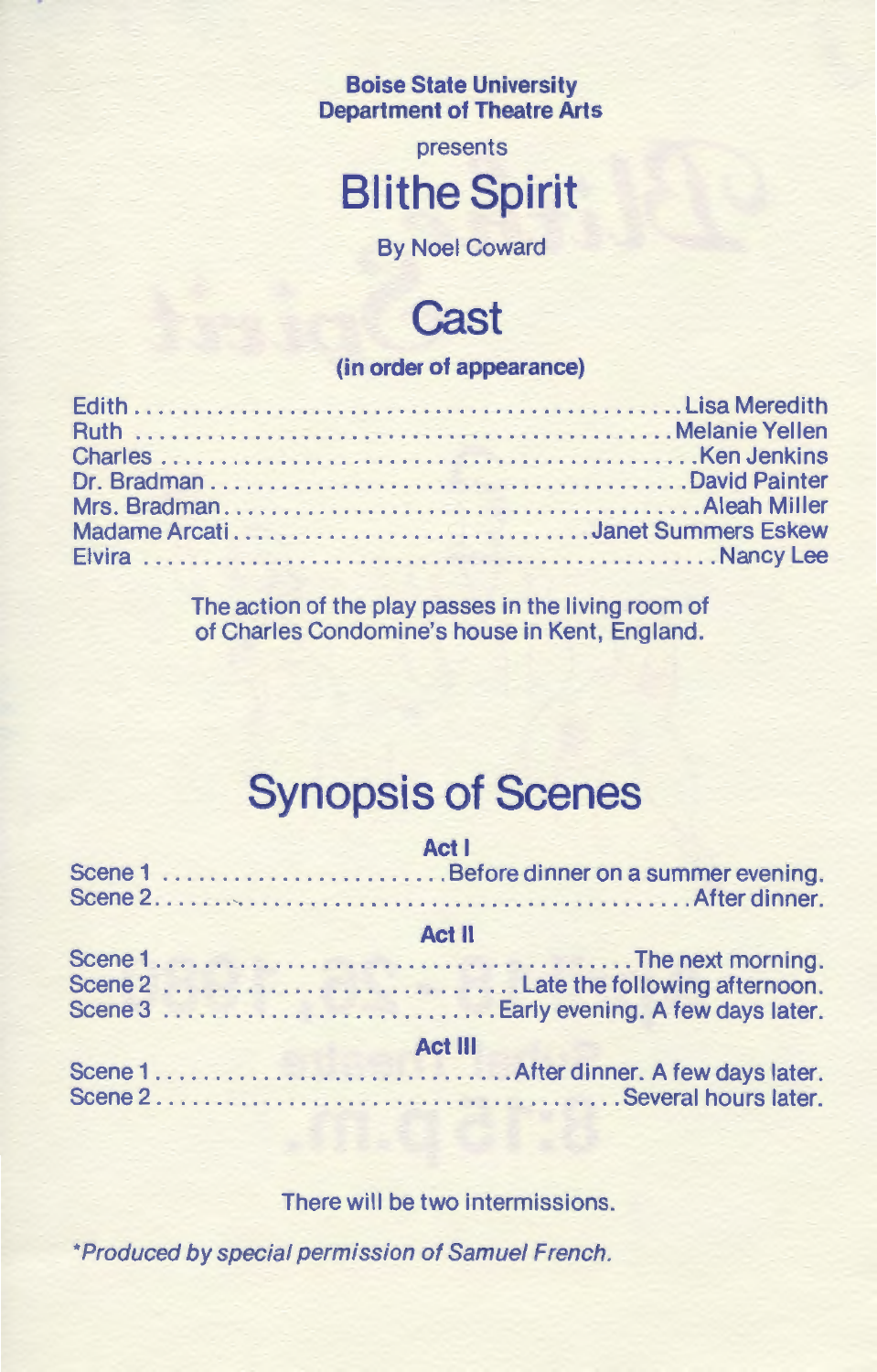### **Production Staff**

| Stage Manager/Assistant Director  Marie Tomlin |  |
|------------------------------------------------|--|
|                                                |  |

### **Production Crews**

**Scenery**  Judy Pittman, Tom Hanigan, Edwin Ford, Michael Brunelle, Students of TA 118: Technical Theatre

**Costume**  Kathy Rundquist, Gwen Omeron, Rochelle Hazelworth, Patty Clark

**Lighting Teresa Sproul,** GwenOmeron

**Sound**  Judy Pittman, Lisa Meredith

**Properties**  Tom Hanigan, Head Steve Billings Melissa Gist

**Special Makeup**  Kathy Rundquist

#### **Special Acknowledgements**

Mike's Americana; Nifty Nineties; Bench Commission; Desert Industries; Betty Jo Horsman, Pauline Bunker; Rochelle Hazelworth: Wendy Thompson; KYME; Gib Hochstrasser; Mrs. Mina Faris; Cheap Chic; Boise Book Farm, 5600 Hill Road.